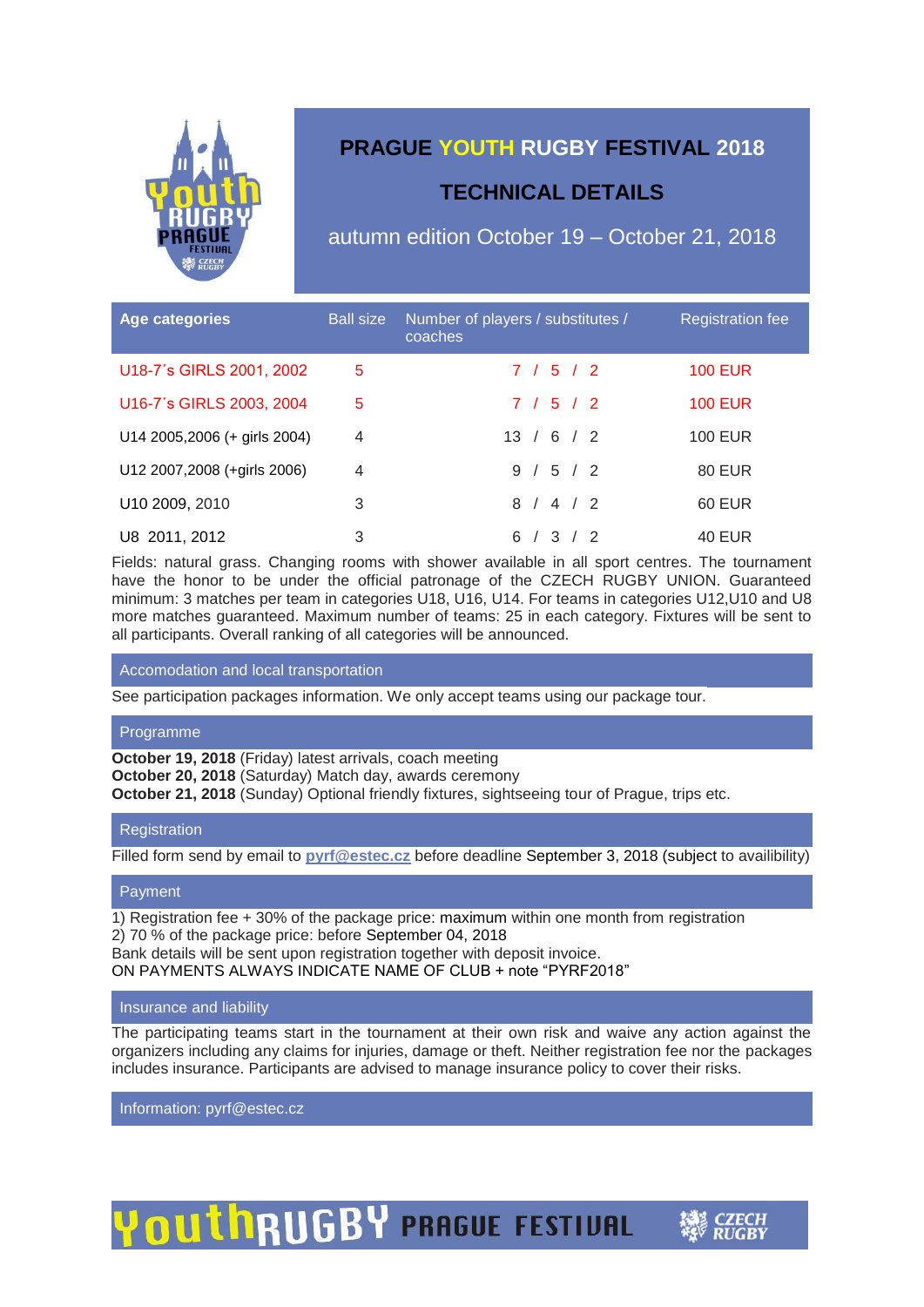

## **AGE GRADE VARIATIONS OF THE LAWS OF THE GAME**

## **applicable to**

# **PRAGUE YOUTH RUGBY FESTIVAL 2018**

### **U16 + U18** 7s Variations of the laws of the game

| <b>U14</b>    |                                                                                 |
|---------------|---------------------------------------------------------------------------------|
| Pitch size:   | Regular size less 10m: 5m lines form touch lines                                |
| Ball size:    | 4                                                                               |
| Team numbers: | 13-a-side                                                                       |
| Scrums:       | No scrums - free kick instead                                                   |
| Line outs:    | No lineouts - free kick instead                                                 |
| Duration:     | 10-15 min (max 70 min per a day tournament), usually no break (just one period) |

| <b>U12</b>                                                                                                              |                                                                                                                                                                                                                                                                                                                                            |  |
|-------------------------------------------------------------------------------------------------------------------------|--------------------------------------------------------------------------------------------------------------------------------------------------------------------------------------------------------------------------------------------------------------------------------------------------------------------------------------------|--|
| Pitch size:                                                                                                             | 40 m x 50-55 m, no "22m" line                                                                                                                                                                                                                                                                                                              |  |
| Ball size:                                                                                                              | $\overline{4}$                                                                                                                                                                                                                                                                                                                             |  |
| Team numbers:                                                                                                           | 9-a-side<br>Rolling substitutions is permitted and substituted players can be re-used at any time.<br>Substitutions can only take place when the ball is "dead".                                                                                                                                                                           |  |
| Tackles, rucks, mauls, hand-offs allowed; tackle must happen within or below arm pits; no hand-offs on neck or<br>head. |                                                                                                                                                                                                                                                                                                                                            |  |
| Kicking:                                                                                                                | Drop kick is used to start the match and to restart after scoring. Players are allowed to kick,<br>BUT if the ball goes to touch or touch-in-goal or to the dead ball line, a free kick is awarded to<br>the non offending side at the place of the kick. No "mark". No 22 m drop out - free kick 20 m<br>from a goal line insteadinstead. |  |
| Scrums:                                                                                                                 | Uncontested; 3 players (all forming first row); it is not allowed to attack the scrumhalf unless the<br>scrumhalf keeps the ball (does not pass from the scrum)                                                                                                                                                                            |  |
| Line out:                                                                                                               | 3 players                                                                                                                                                                                                                                                                                                                                  |  |
| Free kick:                                                                                                              | Opposition distance: at least 10 metres                                                                                                                                                                                                                                                                                                    |  |
| Duration:                                                                                                               | 8-10 min (max 70 min per a day tournament), usually no break (just one period)                                                                                                                                                                                                                                                             |  |

#### **U10**

## OUThRUGBY PRAGUE FESTIVAL Y